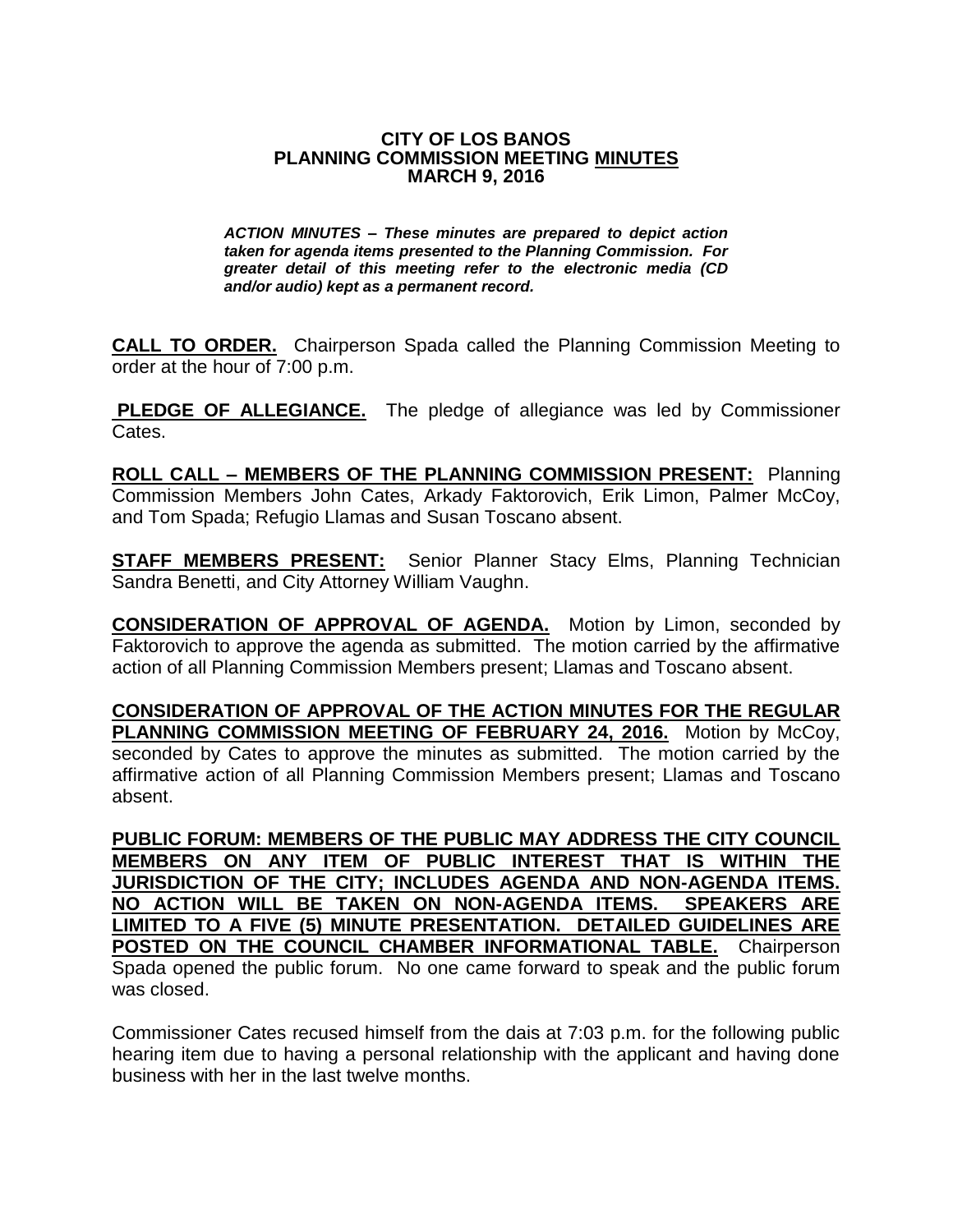**PUBLIC HEARING – TO CONSIDER A CONDITIONAL USE PERMIT INCLUDING CEQA EXEMPTION TO ALLOW THE OPERATION OF A FITNESS FACILITY IN THE GENERAL INDUSTRIAL ZONING DISTRICT (I) LOCATED AT 115 W. G STREET, SUITE B, MORE SPECIFICALLY IDENTIFIED AS ASSESSOR'S PARCEL NUMBER: 081-110-037.** Senior Planner Elms presented the staff report, which included a PowerPoint presentation, and noted that the applicant was present to answer any questions.

Commissioner Limon inquired if this business was a branch off of the original facility.

Lorinda Sanchez, Applicant, responded that it is a whole different crossfit.

Chairperson Spada opened up the public hearing.

Commissioner McCoy inquired that since activities can't be done outside the facility if it would be a problem.

LORINDA SANCHEZ, Applicant, stated that they normally do have activities done outside but if they cannot then they wouldn't.

City Attorney Vaughn stated that it falls into a gray area, the concern is when things are conducted in a parking lot when its made for parking and outside activities are not wanted.

Senior Planner Elms stated that the industrial district is intended for heavy users and we don't want to mix heavy equipment with pedestrians.

City Attorney Vaughn stated that typically tire flipping would be prohibited in the common area and how jogging on the sidewalk isn't quite crossing the line.

MARIO CORNEJO, Los Banos, spoke in conjunction with the Applicant regarding a road located behind the building that can be used for running, spoke of how any running they do wouldn't be done in the front or parking lot, and how they would be using the back access road.

Senior Planner Elms clarified that the back access road is a drive aisle on the private property.

City Attorney Vaughn stated that the Commission can consider limiting the outside space and limit the actual activities themselves, suggesting making sure the property owner is in agreement as well, and spoke of how they can entertain some reasonable restrictions.

Mr. Cornejo stated that flipping tires and sled running would be done inside where there is astro turf and spoke of how they have already informed the property owner of their anticipated activities and no concerns have been raised.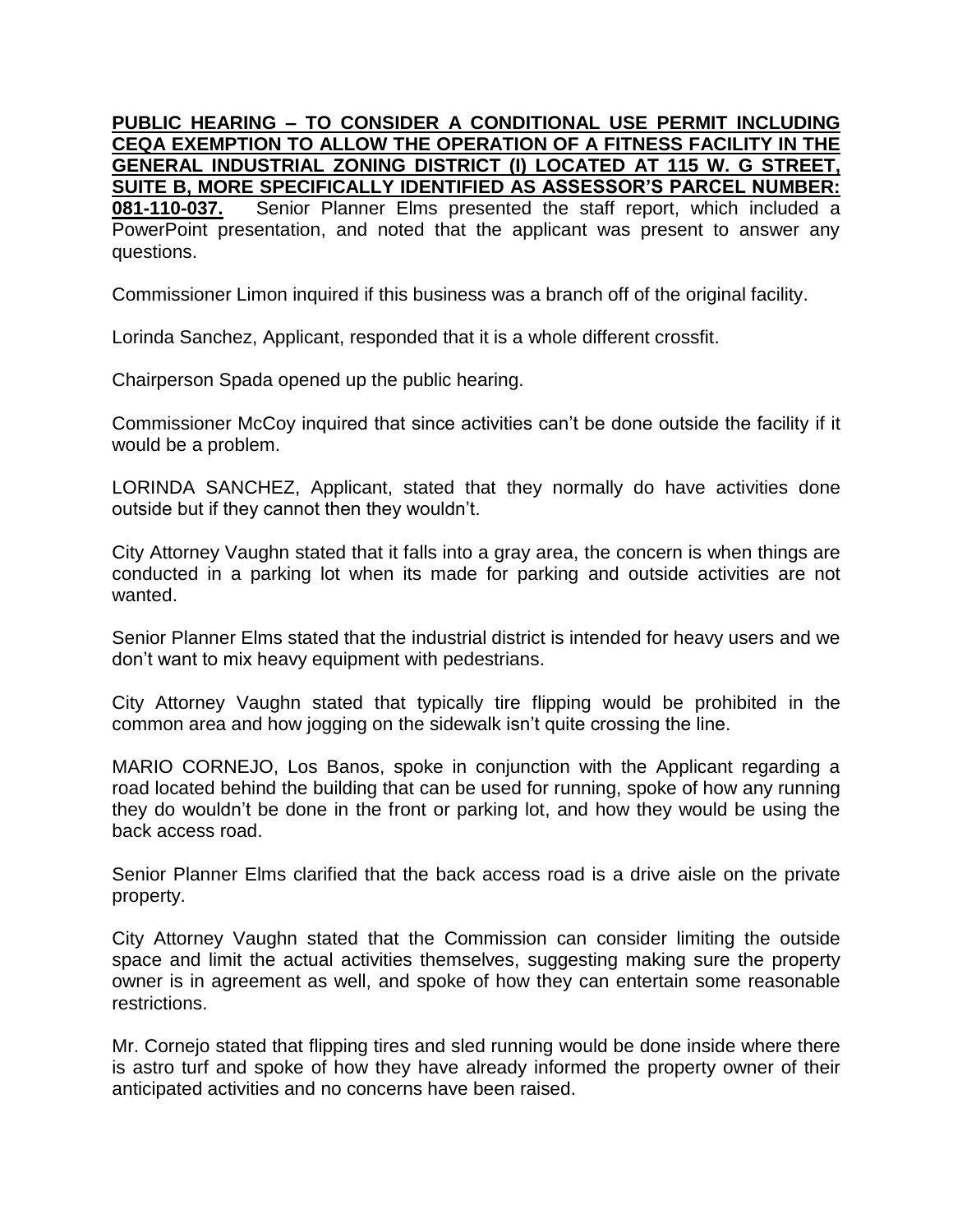Commissioner Faktorovich inquired if the back drive aisle was fenced off.

Mr. Cornejo stated that there is no fence between the parcel north of this property and the building that Los Banos Crossfit will occupy.

City Attorney Vaughn stated that he thinks the City would prefer activities to be limited to private property and not public rights-of-way, spoke of how the City can't ban people from running on the sidewalk but can regulate groups of people running, stated that reasonable restrictions on using the back drive aisle, doesn't think limiting hours is a big thing, can require permission of the landowner, can rescind the approval if there are complaints, can condition not to use public right-of-way for these activities, can change condition to limit outside activities to the north access road only and require written consent of property owner, can prohibit activity in public right-of-way, and limit only nonequipment activities.

No one else came forward to speak, and the public hearing was closed.

Motion by McCoy, seconded by Faktorovich to Adopt Planning Commission Resolution No. 2016-09 – Approving Conditional Use Permit #2016-04 for Los Banos Crossfit Located at 115 W. G Street, Suite D, More Specifically Identified as Assessor's Parcel Number: 081-110-037 with the amendment to Condition of Approval #10 to allow nonequipment outdoor activities that shall be limited to the northern access road with consent of the property owner and prohibit activities in the public right-of-way. The motion carried by the affirmative action of all Planning Commission Members present; Llamas and Toscano absent; Cates recused.

Commissioner Cates returned to the dais at 7:31 p.m.

**COMMUNITY & ECONOMIC DEVELOPMENT DEPARTMENT REPORT.** Senior Planner Elms spoke of attending the Planning Commissioners Academy last week and the great information that was received, wished Commissioner Faktorovich a happy birthday, and spoke of the next Planning Commissioners Academy being May 1-3, 2017 in Los Angeles and would like to see this be an annual or every other year event that we attend.

## **PLANNING COMMISSION MEMBER REPORTS.**

**CATES:** Thanked staff for their support in attending the Planning Commissioners Academy and enjoyed the experience and wished Commissioner Faktorovich a happy birthday.

## **FAKTOROVICH:** No report.

**LIMON:** Spoke of the great experience in attending the Planning Commissioners Academy and being grateful for being part of this process.